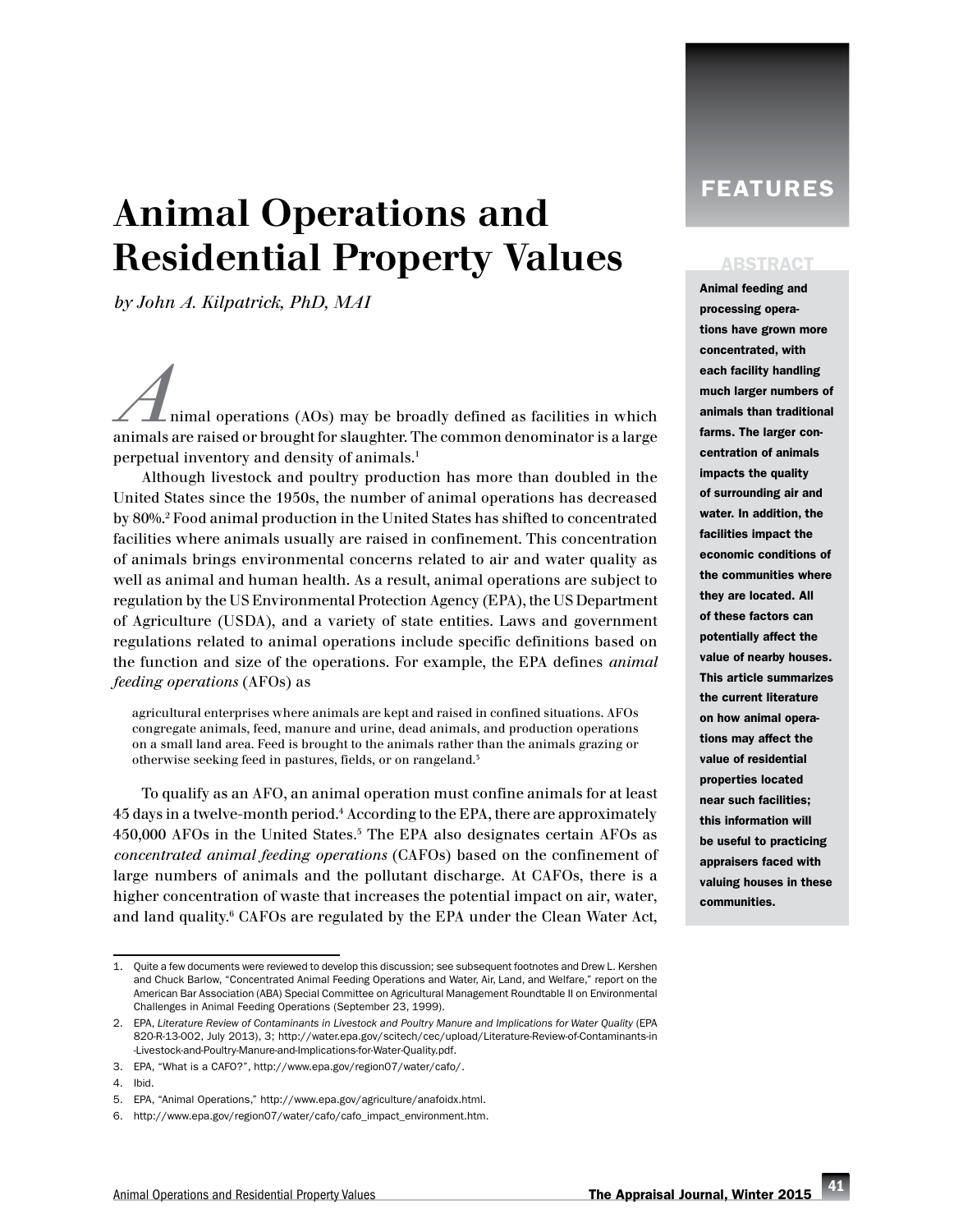as environmental concerns arise when waste runoff is discharged onto adjacent landscapes and waterways.7

As the structure of the livestock industry has trended toward concentration of more animals in fewer operations, state and local governments also have acknowledged the problems associated with large operations by enacting legislation imposing stricter regulations on CAFOs and increasing separation distances.<sup>8</sup> For example, in North Carolina the following mandatory setbacks are imposed on new or expanded farms with 250 or more hogs: 1,500 feet from occupied residences, 500 feet from any residential property boundary to swine houses and lagoons, and 75 feet from any residential property boundary to sprayfield boundaries.

Overall, the empirical evidence indicates that residences near AOs are significantly affected, and data seems to suggest a valuation impact of up to 26% for nearby properties, depending on distance, wind direction, and other factors. Further, there has been some suggestion that properties immediately abutting an AO can be diminished as much as 88%. One study estimates the total negative impact to property values in the United States at \$26 billion.<sup>9</sup> Mitigation makes a marginal impact. Not only are residences affected, but nearby small farms can be impacted by such factors as water degradation and insects.

# Environmental Impacts and Regulation of Animal Operations

AOs are generally recognized to affect the surrounding environment in several key ways: air quality and odors (ammonia, hydrogen sulfide, methane, and particulate matter), greenhouse gas and climate change, insect vectors (often carrying resistant strains of pathogens), groundwater and surface water contamination, and a variety of pathogens.<sup>10</sup>

Data from the USDA and the EPA estimate that livestock in the United States produce 130 times the total amount of manure as the entire human population of the country. For example, one hog excretes nearly three gallons of waste per day or 2.5 times the average human's daily total. A 3,000-sow AO will produce about 25 tons of manure a day.11 A similar number of chickens will produce about 700 pounds of manure per day (plus or minus 30%), containing about 9 pounds of nitrogen gas, 7.5 pounds of phosphorus pentoxide (a powerful irritant and corrosive) and over 4 pounds of potassium oxide, a highly reactive deliquescent that reacts violently with water to produce potassium hydroxide.12 Manure from livestock production can contain bacteria (salmonella, E. Coli 0157:H7), parasites, viruses, and antimicorbials (antibiotics and vaccines).13 Excessive levels of phosphorus in land and water have been correlated with livestock density; and manure has caused eutrophication and degradation of US waterways.<sup>14</sup>

AOs are regarded as potential sources for contamination because of the large amounts of manure that they produce, and because the proximity in which the animals are confined allows for disease to be easily transferred.15 A 2006 outbreak of E. coli 0157:H7 was associated with the consumption of fresh spinach that had been in contact with water contaminated with animal feces.16 One of the

 <sup>7.</sup> The USDA and EPA first regulated animal operations under the 1999 "Unified National Strategy for Animal Feeding Operations," see [http://water.epa](http://water.epa.gov/polwaste/npdes/afo/Animal-Feeding-Operations-Regulations.cfm) [.gov/polwaste/npdes/afo/Animal-Feeding-Operations-Regulations.cfm.](http://water.epa.gov/polwaste/npdes/afo/Animal-Feeding-Operations-Regulations.cfm) The USDA Economic Research Service presents a discussion of regulatory issues related to animal waste at [http://www.ers.usda.gov/topics/animal-products/animal-production-marketing-issues/policy-regulatory-issues](http://www.ers.usda.gov/topics/animal-products/animal-production-marketing-issues/policy-regulatory-issues.aspx#regulatory) [.aspx#regulatory.](http://www.ers.usda.gov/topics/animal-products/animal-production-marketing-issues/policy-regulatory-issues.aspx#regulatory) Up-to-date information on the Clean Water Act is available at [http://www2.epa.gov/laws](http://www2.epa.gov/laws-regulations)-regulations.

 <sup>8.</sup> Joseph Herriges, Silvia Secchi, and Bruce A. Babcock, "Living with Hogs in Iowa: The Impact of Livestock Facilities on Rural Residential Property Values" (Iowa State University Center for Agricultural and Rural Development working paper, August 2003).

 <sup>9.</sup> Doug Gurian-Sherman, *CAFOs Uncovered: The Untold Cost of Confined Animal Feeding Operations* (Cambridge, MA: Union of Concerned Scientists, 2008).

<sup>10.</sup> Carrie Hribar, *Understanding Concentrated Animal Feeding Operations and Their Impact on Communities* (National Association of Local Boards of Health, 2010), available at [http://www.cdc.gov/nceh/ehs/docs/understanding\\_cafos\\_nalboh.pdf](http://www.cdc.gov/nceh/ehs/docs/understanding_cafos_nalboh.pdf).

<sup>11.</sup> Don Hopey, "Study Finds Large Hog Farms Lower Property Values," *Post-Gazette* (June 7, 2003).

<sup>12.</sup> Jing Tao and Karen Mancel, "Estimating Manure Production, Storage Size, and Land Application Area," Ohio State University, 2008 Agricultural Fact Sheet. According to a study by the University of Wisconsin-Madison, the average chicken farm has 14,500 birds, with farm sizes ranging up to 50,000 birds; see UW-Madison College of Agricultural and Life Sciences, Center for Integrated Agricultural Systems, Research Brief 63, January 2003.

<sup>13.</sup> EPA, *Literature Review of Contaminants in Livestock and Poultry Manure*.

<sup>14.</sup> Stephen Jann, "Recent Developments in Water Pollution Control Strategies and Regulations," presentation at ABA Special Committee on Agricultural Management Roundtable II on Environmental Challenges in Animal Feeding Operations, Minneapolis, MN (May 12, 1999).

<sup>15.</sup> "National Pollutant Discharge Elimination System Permit Regulation and Effluent Limitation Guidelines and Standards for Concentrated Animal Feeding Operations (CAFOs); Final Rule" *Federal Resister* 68 (February 12, 2003). Note that portions of this were subsequently overturned in *Waterkeeper Alliance v. EPA*, 399 F.3d 486.

<sup>16.</sup> "FDA Finalizes Report on 2006 Spinach Outbreak," FDA (March 24, 2007), [http://www.fda.gov/NewsEvents/Newsroom/PressAnnouncements/2007](http://www.fda.gov/NewsEvents/Newsroom/PressAnnouncements/2007/ucm108873.htm) [/ucm108873.htm.](http://www.fda.gov/NewsEvents/Newsroom/PressAnnouncements/2007/ucm108873.htm)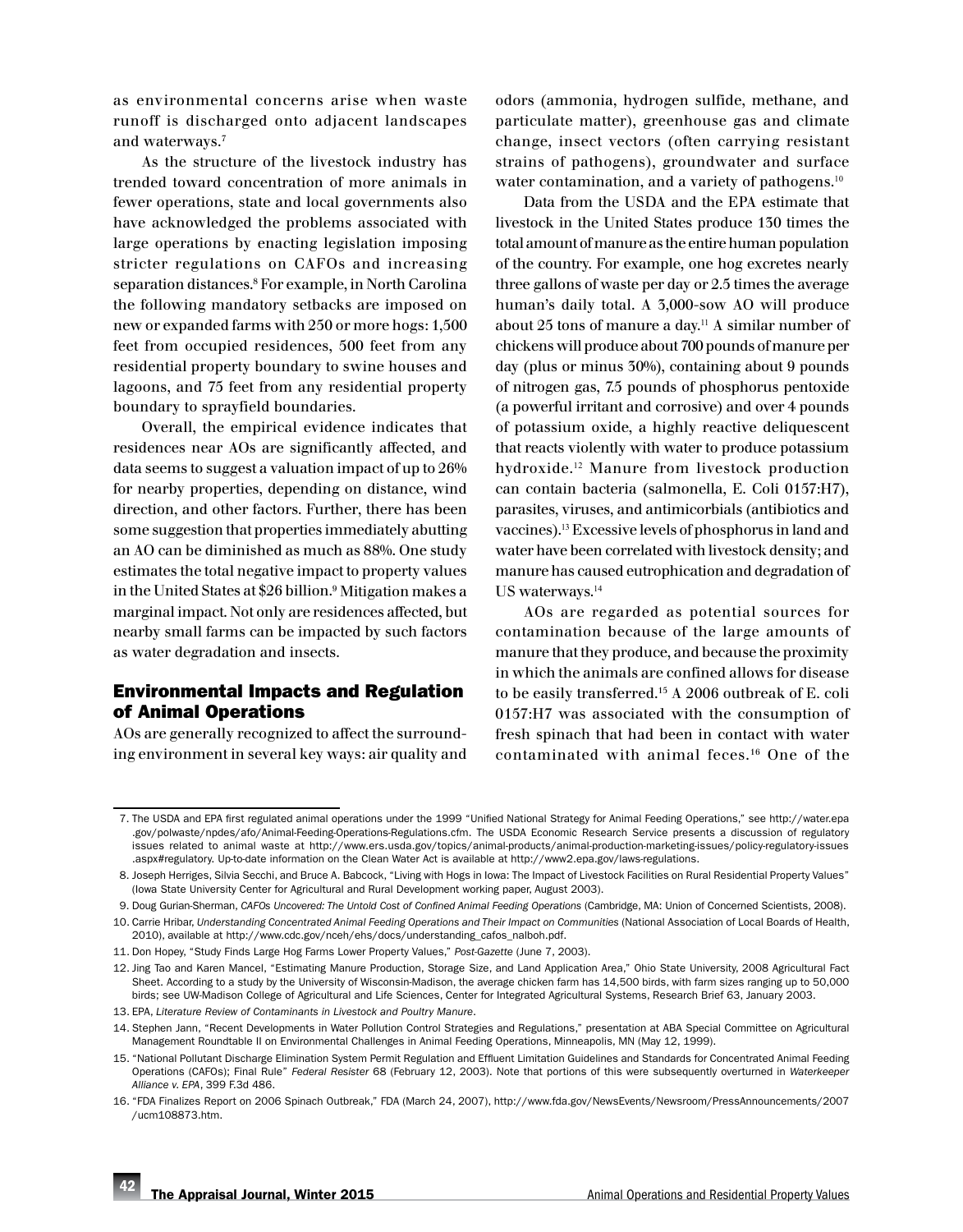leading causes of food and waterborne illness in the United States is this E. coli 0157:H7 organism, which is a specific strain of the Escherichia coli bacteria commonly found in the intestines of healthy cattle. One means of transfer of E. coli to humans occurs when untreated manure is able to enter water sources or used for fertilization.<sup>17</sup> The EPA acting under the Clean Water Act has designated AFOs as point sources of pollution and requires that they have zero discharge or apply for a permit that requires an extensive waste management plan. Despite regulatory efforts to segregate manurerelated contaminants from the water supply, contaminants still may enter the supply because of flooding, leeching into the soil, or through disregard of regulations.

In addition to water quality issues related to manure and waste run-off, animal operations facilities attract flies and other insects and parasites.<sup>18</sup>

As noted in Kilpatrick, state entities began regulating AFOs in the late 1990s.19 In 2000–2001, the EPA began levying fines against concentrated beef production facilities in the Northwestern United States that met two criteria: the facility confined animals for at least 45 non-consecutive days per year and the confinement area was devoid of vegetation. The rules generally applied to any operation with 300 head of cattle or more. At the time of the regulations, the EPA estimated that this would affect between 26,000 and 39,000 AFOs in the United States.20

On December 11, 2002, the EPA issued its final revised regulations. $21$  The regulations affirmed the prior definitions of AFOs and CAFOs, provided for an explicit duty to apply for a permit, established required performance standards and best management practices, and explicitly required nutrient management plans.22

# Overview of AO Impacts on Property Values

An AO can affect the value of proximate properties in two ways. First, AOs have a substantial indirect negative economic impact on surrounding communities, including property values in those communities, via shifts in sources of purchases and other inputs in the factors of production. An early study by Chism and Levins reports that smaller farms make nearly 95% of their expenditures locally, while larger operations spend less than 20% locally.23 Gomez and Zhang study 1,106 rural communities and conclude that economic growth rates in communities with conventional farming are 55% higher than in those with AOs.<sup>24</sup> They document the negative impact of AOs on the economy of the surrounding community, as revealed by sales tax receipts and reduced local purchases. They note that conventional farmers buy most or all of their supplies locally, thus stimulating the local community and, by extension, stimulating the local real estate market. On the other hand, AOs bypass local retailers and import the factors of production. Gomez and Zhang state that AOs exacerbate the economic negative impact by "importing" large quantities of pollution and the attendant costs; they also find AOs cause "disruption of local social and economic systems, pollution problems resulting from intensive agriculture, and negative impacts on the quality of life in rural communities." This finding replicates those of an earlier study by Abeles-Allison and Connor, which showed AOs have the effect of crowding out more traditional farmers and decreasing purchases in local stores.25

Hence, local communities suffer the negative economic byproducts without the attendant economic benefits.

<sup>17.</sup> "Disease Listing, Escherichia Coli 0157:H7, Gen Info," Centers for Disease Control and Prevention,<http://www.cdc.gov/ecoli>/.

<sup>18.</sup> Stuart A. Smith, "Concentrated Animal Feeding Operations–Resources for Environmental Responsibility" (working paper prepared by Smith-Comeskey Ground Water Sciences, April 1, 2000); for additional information see [http://www.groundwaterscience.com/resources/tech-article-library/100](http://www.groundwaterscience.com/resources/tech-article-library/100-concentrated-animal-feeding-facilitiesresources-for-environmental-responsibility-.html) [-concentrated-animal-feeding-facilitiesresources-for-environmental-responsibility-.html.](http://www.groundwaterscience.com/resources/tech-article-library/100-concentrated-animal-feeding-facilitiesresources-for-environmental-responsibility-.html)

<sup>19.</sup> John A. Kilpatrick, "Concentrated Animal Feeding Operations and Proximate Property Values," *The Appraisal Journal* (July 2001): 301–306.

<sup>20.</sup> Peggy Steward, "Cattlemen Find CAFO Rules Confusing," *Capital Press Agricultural Weekly* (March 9, 2001): 9.

<sup>21.</sup> Claudia Copeland, "Animal Waste and Water Quality: EPA Regulation of Concentrated Animal Feeding Operations (CAFOs)," Congressional Research Service Report for Congress No 7-5700, February 16, 2010. The regulations were published in the *Federal Register* on February 12, 2003 and went into effect on April 14, 2003.

<sup>22.</sup> [http://water.epa.gov/polwaste/npdes/afo/](http://water.epa.gov/polwaste/npdes/afo). Permitting is under the EPA's National Pollutant Discharge Elimination System (NPDES) program, which regulates the discharge of pollutants from point sources; CAFOs are defined as point sources by the Clean Water Act.

<sup>23.</sup> John W. Chism and Richard A. Levins, "Farm Spending and Local Selling: How Do They Match Up?" *Minnesota Agricultural Economist* 676 (1994): 1–4.

<sup>24.</sup> Miguel Gomez and Liying Zhang, "Impacts of Concentration in Hog Production on Economic Growth in Rural Illinois" (Illinois State U. working paper presented at annual meeting of American Agricultural Economics Association, July 30–August 2, 2000).

<sup>25.</sup> M. Abeles-Allison and L. Connor, *An Analysis of Local Benefits and Costs of Michigan Hog Operations Experiencing Environmental Conflicts* (Agricultural Economic Report 536, Department of Agricultural Economics, Michigan State University monograph, 1990).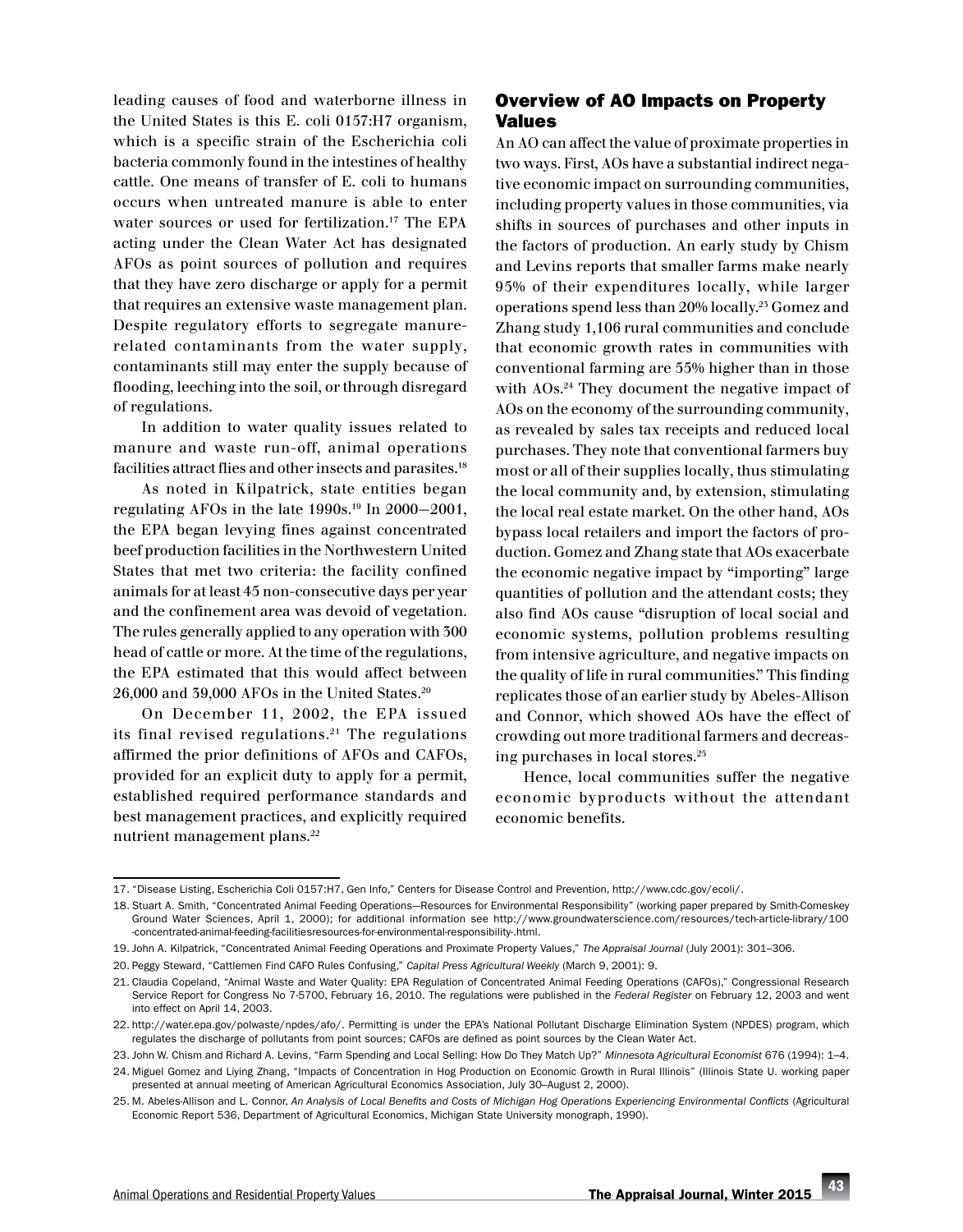Second, AOs impact values at the individual residential value level. Property values are impacted as market participants view the AO as a negative externality. As an externality, it is not typically considered economically curable under generally accepted appraisal theory and practice. Hence, the value diminution attributable to proximate location of an AO can be attributed to stigma. The next section discusses case studies regarding the effects of AOs.

#### Proximity Case Studies

Kilpatrick presented a series of case studies from the 1990s that document the impacts of AOs.26 For example, a Minnesota homeowner lived near two swine AOs when her family reportedly became ill and testing found that the level of hydrogen sulfide was well above the danger levels.<sup>27</sup> An early study in North Carolina by Schiffman et al. reports emotional impacts (tension, depression, anger, reduced vigor, fatigue, and confusion) linked to airborne contamination emanating from an AO.28 A later North Carolina study by Wing and Wolf reports increased incidences of headache, runny nose, sore throat, excessive coughing, diarrhea, burning eyes, and "reduced quality of life."29 An early study in Iowa by Thu et al. finds increases in eye and upperrespiratory problems among those living within 2 miles of an AO.30 A later Iowa study31 finds extensive literature documenting acute and chronic respiratory disease and dysfunction among CAFO workers from exposures to complex mixtures of particulates, gases, and vapors; it concludes that CAFO air emissions may constitute a public health hazard.

Ables-Allison and Connor were among the first to examine property value impacts resulting from airborne contamination and odors.32 Examining 288 sales between 1986 and 1989, they find that for every thousand animals added within a 5-mile area, there is an average sale price drop of \$430 per property, with the most significant losses within 1.6 miles. Notably, they find that during the first half of 1989 an AO with greater than 500 animals was 50 times more likely to have an odor complaint lodged with the state than one with fewer than 500 animals.<sup>35</sup>

Taff, Tiffany, and Weisberg perform a hedonic price analysis on 292 rural residences in Minnesota and find a statistically significant pricing impact related both to the existence of an AO as well as the distance to the  $AO.^{54}$  A 1996 study by Padgett and Johnson finds that homes within 0.5 mile of a CAFO decrease in value by 40%, and homes within 1.0 mile decrease in value by 30%, within 1.5 miles by 20%, and within 2.0 miles by 10%.35 Palmquist, Roka, and Vukina quantitatively determine that AOs depress nearby home values. They develop a model to measure the spatial impacts of AOs and, like Padgett and Johnson, find differential value impacts at 0.5, 1.0, and 2.0 miles.36

Hamed, Johnson, and Miller, quantify both the average value impact of an AO as well as the impact by distance with a study of 99 rural, non-family real estate transactions of more than one acre near an AO. Thirty-nine of the properties in the study included a residence. An average residential parcel within 3 miles of an AO experienced a loss of about 6.6%. However, if that parcel was located within 0.10 mile of the AO (the minimum unit of measure in the study), then the loss in value was estimated at about  $88.5\%$ .<sup>37</sup>

<sup>26.</sup> Kilpatrick, "Concentrated Animal Feeding Operations."

<sup>27.</sup> Presentation at ABA Special Committee on Agricultural Management Roundtable II.

<sup>28.</sup> Susan S. Schiffman, Elizabeth A. Miller, Mark S. Suggs, and Brevick G. Graham, "The Effect of Environmental Odors Emanating from Commercial Swine Operations on the Mood of Nearby Residents," *Brain Research Bulletin* 37, no. 4 (1995): 369–375.

<sup>29.</sup> S. Wing and S. Wolf, "Intensive Livestock Operations, Health, and Quality of Life Among North Carolina Residents," *Environmental Health Perspectives* 108, no. 3 (March 2000): 233–238.

<sup>30.</sup> K. Thu, K. Donham, R. Ziegenhorn, S. Reynolds, P. Thorne, P. Subramanian, P. Whitten, and J. Stookesberry, "A Control Study of the Physical and Mental Health of Residents Living Near a Large-Scale Swine Operation," *Journal of Agricultural Safety and Health* 3, no. 1 (1997): 13–26.

<sup>31.</sup> *Iowa Concentrated Animal Feeding Operations Air Quality Study*–*Final Report*[End Ital], Iowa State University and the University of Iowa Study Group (February 2002), [http://www.public-health.uiowa.edu/ehsrc/CAFOstudy/CAFO\\_final2-14.pdf.](http://www.public-health.uiowa.edu/ehsrc/CAFOstudy/CAFO_final2-14.pdf)

<sup>32.</sup> Abeles-Allison and Connor, *Analysis of Local Benefits and Costs of Michigan Hog Operations*.

<sup>33.</sup> As previously discussed, this study also reports that AOs affect the economics of local communities.

<sup>34.</sup> Steven J. Taff, Douglas G. Tiffany, and Sanford Weisberg, "Measured Effects of Feedlots on Residential Property Values in Minnesota: A Report to the Legislature" (U. Minnesota Staff Paper Series, July 1996),<http://ageconsearch.umn.edu/bitstream/14121/1/p96-12.pdf>.

<sup>35.</sup> Reported in William J. Weida, "The CAFO: Implications for Rural Economies in the US" (Colorado College working paper, February 24, 2004), [http://www.columbus.in.gov/planning/staff-reports/gelfius](http://www.columbus.in.gov/planning/staff-reports/gelfius-materials-part-1/)-materials-part-1/.

<sup>36.</sup> R. Palmquist, F. Roka, and T. Vukina, "Hog Operations, Environmental Impacts, and Residential Property Values," *Land Economics* 73, no. 1 (1997): 114–124.

<sup>37.</sup> Mubarek Hamed, Thomas Johnson, and Kathleen Miller, "The Impacts of Animal Feeding Operations on Rural Land Values," University of Missouri-Columbia, Community Policy Analysis Center Report R-99-02 (May 1999).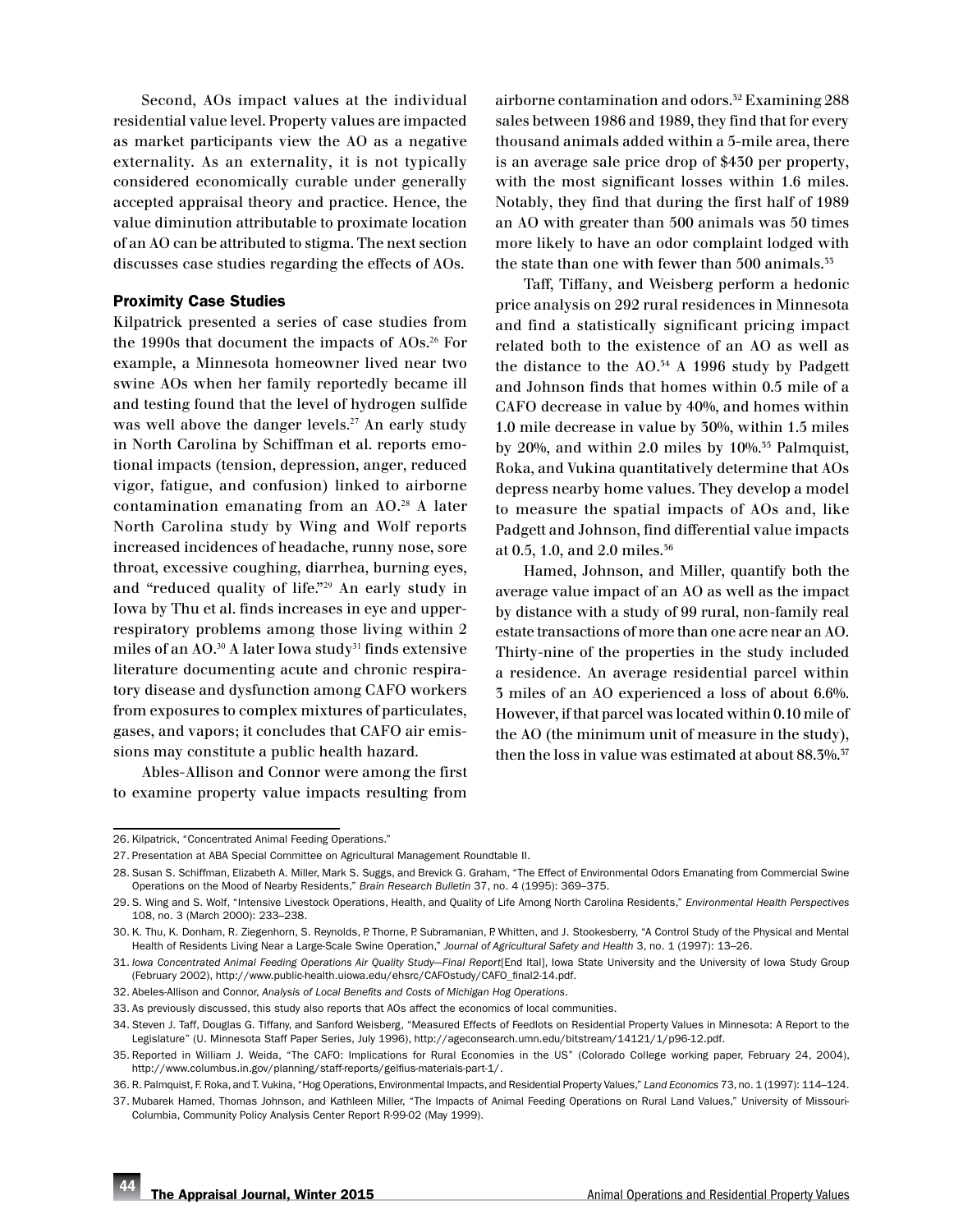Additional empirical studies have supplemented these findings. Kim and Goldsmith analyze property values of 2,155 homes located within 3 miles of an AO in North Carolina. The principle focus of their study is spatial hedonics, and within a 3-mile area they find the average impact to be negative 18%. At 1 mile, they find the impact is negative 23.5%.38

Weida studies the economic and financial impact of CAFOs. While this study principally focuses on the diminished economic growth rates in communities surrounding CAFOs, it also notes the substantial decreases in property values in those areas, as evidenced by property tax reductions.39

Kuethe and Keeney find that the negative impacts of AOs are comparable to those generated by industrial waste, solid waste, and septic waste facilities.40 They focus on airborne-related problems and note that odor is a particular source of nuisance, and higher-valued residences are more severely impacted.

The odor and airborne particulate issues also have been explored in a more recent study by Isakson and Ecker. They examine the impact of swine CAFOs on sale prices of 5,822 houses in Iowa. The study shows large adverse impacts for houses located within 3 miles and directly downwind from a CAFO—a loss of value of as much as 44.1%. Value loss diminished to 16.6% for houses not directly downwind, and loss in value decreased to 9.9% for houses directly downwind but 3 miles away. Isakson and Ecker also find a correlation between CAFO size and value loss; a 10% increase in CAFO size resulted in a 0.67 % decrease in house price as far as 7 miles from the nearest CAFO.<sup>41</sup>

#### Studies Using GIS

Increasingly, AO studies have relied on geographic information systems (GIS) technology and other spatial methods to investigate property value impacts.

Worley Rupert, and Risse use GIS to examine the efficacy of buffers to mitigate AO impacts.42 They find that adding buffers to animal operations reduces the amount of land available within an area for such operations.

Cajka, Deerhake, and Yao present a study technique using GIS and modeling software to investigate the dispersion of air pollution emanating from CAFOs. The advantage of this approach is it looks at cumulative emissions from multiple sources.43

Milla, Thomas, and Ansine, study homes in Craven County, North Carolina, use a GIS-based hedonic pricing model to evaluate the impacts of CAFOs, particularly hog operations, on residential property values. Their results indicate a negative and significant impact on property value from hog operations and a relationship between distance to hog farms and property sale prices. They determine that a farm with 5,000 animals has a statistically significant impact on values of homes 1 mile away, with an impact on the average home of  $5.1\%$ .<sup>44</sup>

Based on the results of the case studies, it is quite apparent that significant externalities are associated with animal feeding operations, that the relationship between externalities, farm characteristics, and community attributes can be quite complex, and that negative impacts of animal facilities, as reflected in lowered property values, can extend beyond established setbacks. The GISbased studies suggest the externalities associated with AOs are a function of distance and that the GIS-based hedonic price modeling is a promising method for assessing property value damages associated with animal operations, for evaluating potential impacts when siting new operations, and for developing setback guidelines.

<sup>38.</sup> Jungik Kim and Peter Goldsmith, "A Spatial Hedonic Approach to Assess the Impact of Swine Production on Residential Property Values," *Environmental and Resource Economics* 42, no. 4 (April 2009): 509–534.

<sup>39.</sup> William J. Weida, "Potential Regional Economic Effects of CAFOs" (Colorado College working paper, August 24, 2001), available at [http://sraproject](http://sraproject.org/wp-content/uploads/2007/12/commentsonthepotentialregionaleconeffectsoffeedlots.pdf) [.org/wp-content/uploads/2007/12/commentsonthepotentialregionaleconeffectsoffeedlots.pdf.](http://sraproject.org/wp-content/uploads/2007/12/commentsonthepotentialregionaleconeffectsoffeedlots.pdf)

<sup>40.</sup> Todd H. Kuethe and Roman Keeney, "Environmental Externalities and Residential Property Values: Externalized Costs Along the House Price Distribution," Land Economics 88, no. 2 (2002): 241–250, available at<http://naldc.nal.usda.gov/naldc/download.xhtml?id=54130&content=PDF.>

<sup>41.</sup> Hans R. Isakson and Mark D. Ecker, "An Analysis of the Impact of Swine CAFOs on the Value of Nearby Houses," *Agricultural Economics* 39, no. 3 (November 2008): 365–372.

<sup>42.</sup> J. W. Worley, C. Rupert, and L. M. Risse, "Use of GIS to Determine the Effect of Property Line and Water Buffers on Land Availability," *Applied Engineering in Agriculture* 17, no. 1 (September 2000): 49–54; available at [https://www.itos.uga.edu/library/buffers.pdf.](https://www.itos.uga.edu/library/buffers.pdf)

<sup>43.</sup> Jamie Cajka, Marion Deerhake, and Chengwei Yao, "Modeling Ammonia Dispersion from Multiple CAFOs Using GIS," *Proceedings of the 24th ESRI Users Conference*, August 9–13, 2004, available at [http://proceedings.esri.com/library/userconf/proc04/docs/pap1381.pdf.](http://proceedings.esri.com/library/userconf/proc04/docs/pap1381.pdf)

<sup>44.</sup> Katherine Milla, Michael H. Thomas, and Winsbert Ansine, "Evaluating the Effect of Proximity to Hog Farms on Residential Property Values: A GIS-Based Hedonic Price Model Approach," *URISA Journal* 17, no. 1 (2005): 27–32.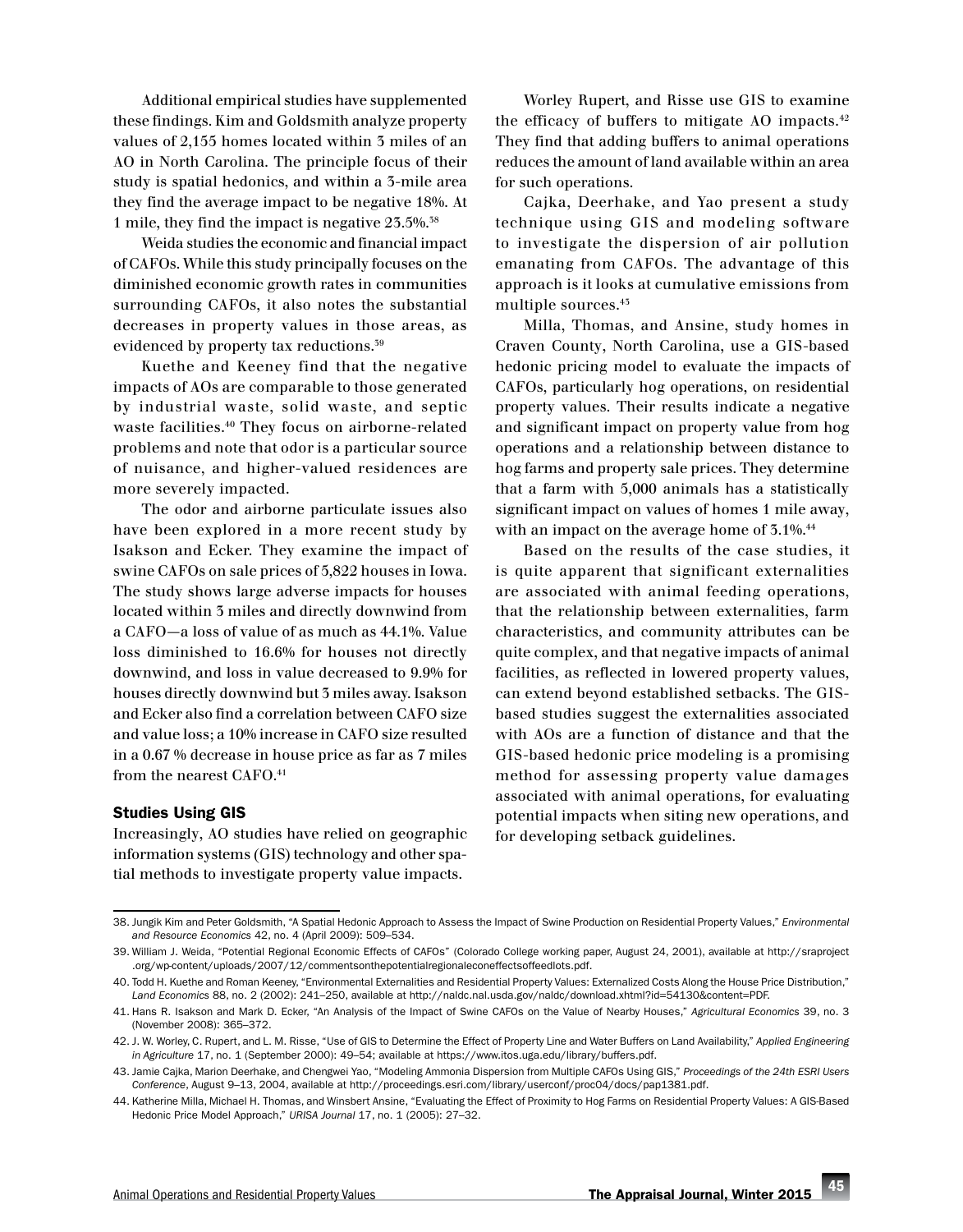#### Legal and Regulatory Actions

Legal and regulatory actions also can reveal the impacts of AOs on nearby properties. For example, in 2000, Central Industries operated a large-scale poultry rendering plant near Central, Mississippi. As part of the process, large quantities of poultry processing byproducts were brought to this facility for further processing. The plant had been subject to a number of flooding events, spreading bacteria-laced poultry byproducts into nearby creeks and downstream rivers. Poultry byproducts were discovered up to 50 miles away from the rendering plant. For violations of the Clean Water Act, company officers were fined varying amounts up to \$300,000 each, and the company was fined \$14 million.<sup>45</sup> Researchers found property value diminution of up to 60% for farms closest to the plant, and transaction prices impacted as far as 11 miles away.

In numerous counties across the country tax assessors have granted property value reductions as a result of proximity to AOs. For example, Beasley reports that Clark County, Illinois, established a property tax abatement for fifty homes around a swine AO. Homes within 0.5 mile were determined to have values diminished by 30%, ranging down to a 10% reduction in value for homes at 1.5 miles.<sup>46</sup>

Aiken reports that the Nebraska Court of Appeals ruled that county board of equalization erred in not considering a rural residence's proximity to a swine facility in determining the residence's valuation. The owner of the facility also built a house 0.75 mile away and obtained an easement to spray the hog manure on the cropland across the road from the house. The court ordered the county to ignore the fact that the swine were also the property of the owner. The court cited Nebraska livestock nuisance decisions that show that hog odors would influence the home's value. Upon the ruling, the county accepted a determination by a local, independent appraiser that the value was diminished 30%.47

Spears reports that in the summer of 2003, health officials declared about 40 kilometers of beaches on

| <b>Table 1</b> Property Tax Reductions in Areas |
|-------------------------------------------------|
| <b>Around AOs</b>                               |

| Area                                              | Amount of<br><b>Reduction</b>           | <b>Property Type</b>                     |  |
|---------------------------------------------------|-----------------------------------------|------------------------------------------|--|
| Grundy Co, MO                                     | 30%                                     |                                          |  |
| Mecosta Co, MI<br>initially:<br>later changed to: | 35%<br>20%                              | Dwellings only<br>Land and<br>structures |  |
| Midland Co, MI                                    | 20%                                     |                                          |  |
| DeWitt Co, IL                                     | 30%                                     |                                          |  |
| McLean Co, IL                                     | 35%                                     |                                          |  |
| DeKalb Co, AL                                     | Base<br>reassessment,<br>variable rates |                                          |  |
| Renville Co, MN                                   | Base<br>reassessment.<br>variable rates | Dwellings only                           |  |
| Humbolt Co, IA                                    | 20%-40%                                 | Dwellings only                           |  |
| Frederick Co, MD                                  | 10%                                     |                                          |  |
| Muhlenberg Co, KY                                 | 18%                                     | Dwellings only                           |  |

Lake Huron permanently unsafe because of E. coli bacteria emanating from nearby AOs. This became the first new pollution hot spot on Canada's side of the Great Lakes in almost twenty years. Lab tests demonstrated that the E. coli levels in the streams feeding Lake Huron, and draining off nearby AOs, exceeded water quality standards by as much as 41,000 percent.48

Ready and Abdalla expand upon the hedonic analyses of others and reviewed the amenity and disamenity impacts of agriculture in Berks County, Pennsylvania, including different types of open space (publicly owned, eased, vacant, pasture/ crops), landfills, airports, mushroom production, and AOs. The study determines that "only landfills have a worse effect on adjacent property values,"<sup>49</sup> and further states, "a sewage treatment plant has less depressing effects on nearby housing prices

<sup>45.</sup> US Department of Justice Press Release, November 2, 2000.

<sup>46.</sup> Lee Beasley, "Cumberland Hog Facility May Affect Clark County Homeowners Property Values," *Guardian Publishing* (2001).

<sup>47.</sup> J. David Aiken, "Property Valuation May Be Reduced by Proximity of Livestock Operation" Cornhusker Economics, Department of Agricultural Economics, University of Nebraska–Lincoln (May 2002).

<sup>48.</sup> Tom Spears, "Ontario's West Coast Permanently Polluted," *The Ottawa Citizen* (November 15, 2003); also R. E. Dines, Deborah Henderson, and Louise Rock, "The Case Against Intensive Hog Operations" (working paper, February 2004).

<sup>49.</sup> Richard C. Ready and Charles W. Abdalla, "The Amenity and Disamenity Impacts of Agriculture: Estimates from a Hedonic Pricing Model," *American Journal of Agricultural Economics* 87, no. 2 (May 2005): 314–326.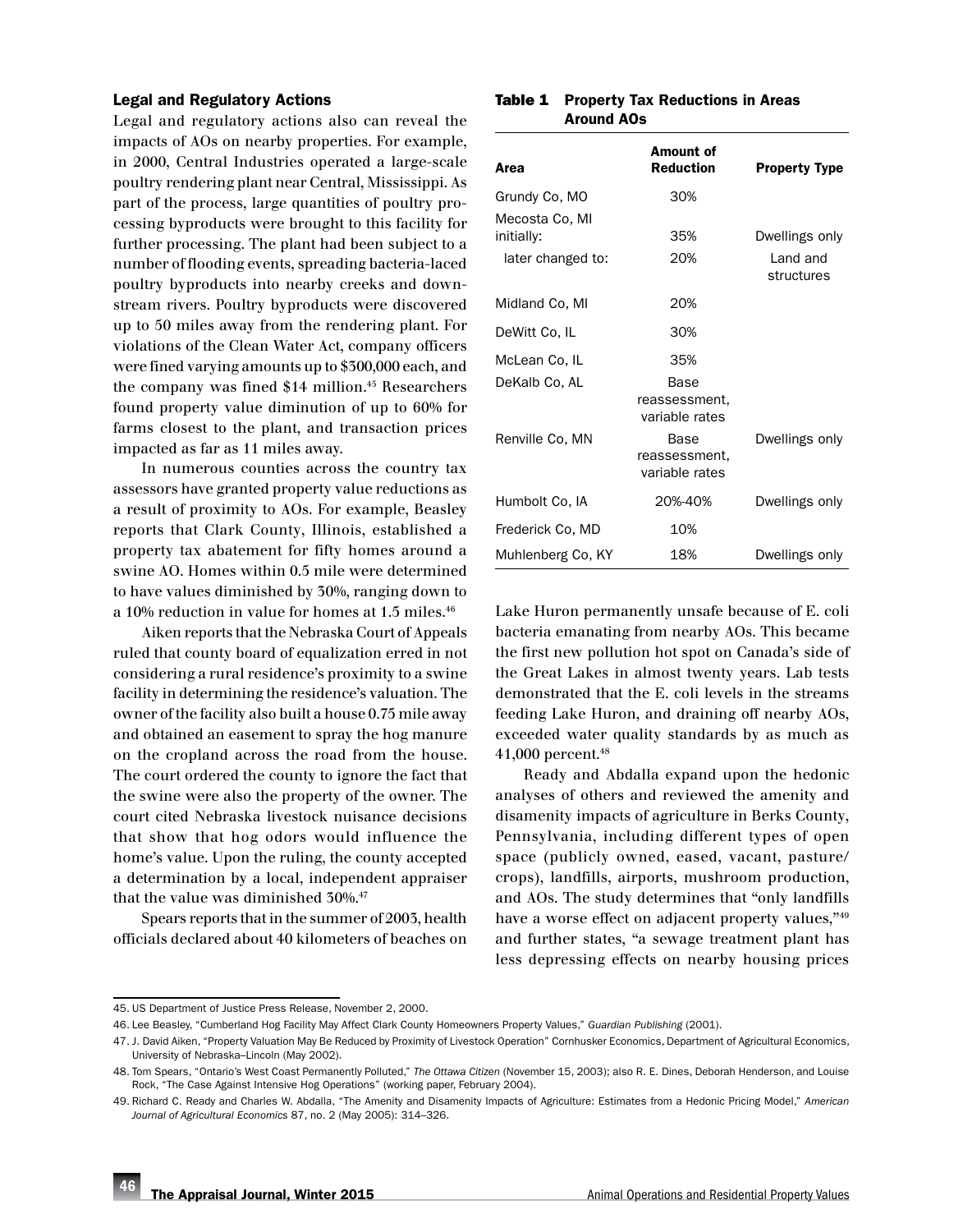than a factory farm operation." The study also finds that the clustering of AOs within a certain area is the controlling factor, not the location of the nearest operation when considering proximity. The study reports a value impact of -4.1% from AOs within 800 meters, and at least -6.4% from within 500 meters, both of which were half the impact of a landfill at comparable distances. The study did not find any statistically significant difference in the effects based on AO size or species.

Herriges, Secchi, and Babock expand upon previous work on AO price effects by using variables to quantify the effects in a hedonic analysis of proximity, size, and direction of nearest facility. Direction from site was included to determine the effect of being downwind, and the odor and pest issues associated with AOs. Results from this study indicate that a moderate-size facility has a value impact up to -6% within 1.5 miles and -26% within a 0.25 mile. $50$ 

Finally, Keske documents ten lawsuits over AO nuisance in which the plaintiff prevailed, with jury awards ranging up to \$50 million (Table 2). The size of these awards suggests that preventive measures, even if expensive, might be cost effective.<sup>51</sup>

#### Summary of AO Empirical Findings

Table 2 Damage Awards Related to AOs

The establishment of an AO results in value diminution to nearby properties, both through a negative externality as well as through indirect economic impacts. The amount of the value loss is an inverse function of distance (closer properties diminish more), a function of property type (newer, nicer residences lose more), and a function of property use (farms will lose value due to diminished productivity and comparative marketability to farm lands further away; residential use will no longer be a highestand-best use). The empirical studies and case studies results indicate diminished marketability, loss of use and enjoyment, and loss of exclusivity that can range up to nearly 90% of otherwise unimpaired value for homes that are adjacent to the facility. Negative impacts are noted at distances exceeding 3 miles, and in the case of a flood or other weather event, waste from the facility can be spread over far greater areas, extending the area of negative impact (Table 3).

#### Mitigation of Impacts

There is surprisingly little empirical evidence of attempts to mitigate either the physical impacts or the perception of negative externality of AOs given the fairly consistent evidence of negative impacts on surrounding property values. The most significant and transcendent impacts are to surrounding community values and economics and to air quality. However, neither of these is well suited to mitigation efforts. Generally, mitigation fall into three categories: waste management plans, tree windbreaks, and anaerobic

| <b>Jury Award</b> | Case/Remarks                                           |
|-------------------|--------------------------------------------------------|
| \$375,600         | Kopecky v. National Farms, swine operation             |
| \$12,100          | Swine settlement - parties undisclosed in news article |
| > \$15,000        | Twietmeyer v. Blocker, beef operations                 |
| \$5,200,000       | Hanes v. Continental Grain, swine operation            |
| \$19,182,483      | Seelke v. Buckey Egg Farm, poultry                     |
| \$33,065,000      | Blass v. Iowa Select Farms, swine operation            |
| \$50,000,000      | Bear v. Buckey Egg Farm, poultry                       |
| \$100,000         | Sierra Club v. Whitaker, swine                         |
| \$4,500,000       | Turner v. Premium Standard Farms, swine                |
| \$27,000          | State of Illinois (respondent unreported), swine       |
|                   |                                                        |

Source: Catherine M. H. Keske, "Determining the Economic Feasibility of Anaerobic Digestion in Colorado: Guidelines for Animal Farm Producers," CSU Extension Fact Sheet 1.229 (2012).

51. Catherine M. H. Keske, "Determining the Economic Feasibility of Anaerobic Digestion in Colorado: Guidelines for Animal Farm Producers," CSU Extension Fact Sheet 1.229 (2012), [http://www.ext.colostate.edu/pubs/livestk/01229.pdf.](http://www.ext.colostate.edu/pubs/livestk/01229.pdf)

<sup>50.</sup> Herriges, Secchi, and Babcock, "Living with Hogs in Iowa."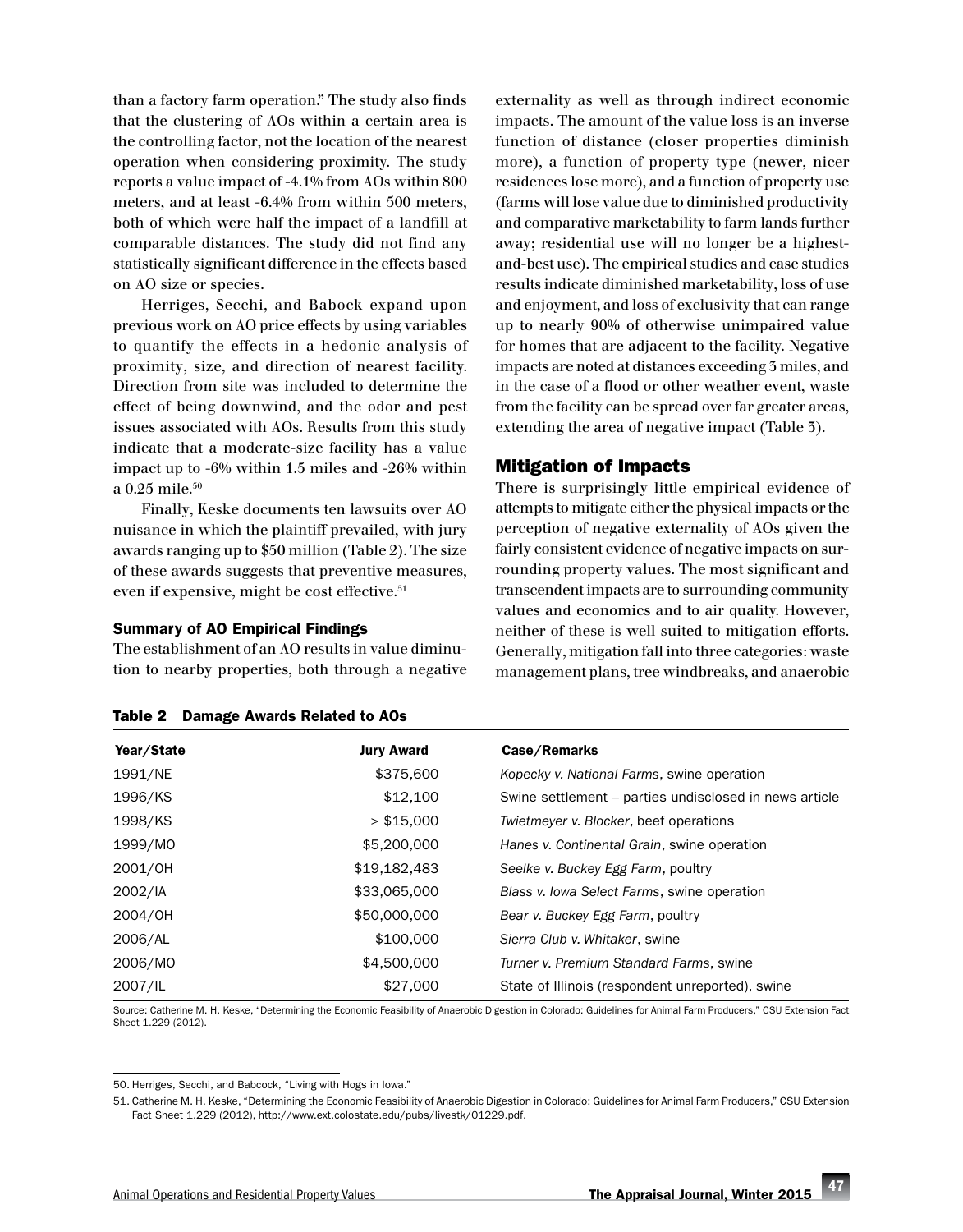#### Table 3 Summary of Studies of AO Value Impacts

| <b>Value Loss</b>                                               | <b>Remarks</b>                              |
|-----------------------------------------------------------------|---------------------------------------------|
| \$430 within 5 miles                                            | Greatest impact within 1.6 miles            |
| N/A                                                             | AO sited near older, less-expensive homes   |
| 9%                                                              | Average up to 2 miles                       |
| $6.6\% - 88\%$                                                  | Largest loss if within 0.10 mile            |
| N/A                                                             | Confirmed respiratory problems              |
| 60% for farms closest to plant                                  | USDOJ cases, values by appraisal            |
| Up to 30%                                                       | Impacts 10% at 1.5 miles                    |
| 30% @ 0.75 mile                                                 | Confirmed by court and local appraiser      |
| N/A                                                             | 40 km of beaches closed due to AO emissions |
| Herriges, Secchi, and Babcock (2003) 26% at 0.25 mile           | Moderate-size AO, 6% at 1.5 miles           |
| 40% at 0.50 mile                                                | 10% at 2 miles                              |
| Residence at 0.25 mile $> 6.4\%$<br>Residence at 0.50 mile 4.1% | Roughly half the impact of a landfill       |
| 23.5% at 1 mile                                                 | 18% average within 3-mile radius            |
| 44%                                                             | Directly downwind and within 2 miles        |
|                                                                 |                                             |

Source: Catherine M. H. Keske, "Determining the Economic Feasibility of Anaerobic Digestion in Colorado: Guidelines for Animal Farm Producers," CSU Extension Fact Sheet 1.229 (2012).

digestion. Nonetheless, such mitigation does not appear to have an economically material impact on nearby property values.

#### Waste Management Plan

Laws or regulations typically require wastewater runoff treatment. However, some facilities go beyond that with actual waste management plans. There is some evidence that such plans will have marginal impact, as noted in the Ready and Abdalla study, which found a residential value differential of 4.2% versus 1.1%. Notably though, some of the most severe impacts have occurred near facilities with mandated waste management plans, particularly when and after those plans failed. For example, in one fourmonth period, the Central Industries facility studied by Ready and Abdalla committed approximately 1,114 permit violations, exceeding the pollutant limitations set forth in the company's permit by hundreds of percentage points and exceeding its permitted flow rate by millions of gallons. Hence, the efficacy of a waste management plan must be taken in the light of potential impacts of violations.52

## Planting Trees

The University of Delaware, College of Agriculture and Natural Resources, studied the planting of windbreaks around poultry houses to reduce odor, dust, feathers, and noises, and suggests that this approach can also ameliorate nitrogen in the groundwater.<sup>55</sup> However, several aspects regarding this mitigation study should be noted:

- 1. The study focus is on protecting the poultry houses themselves, not adjacent or nearby neighbors.
- 2. Establishment of an effective windbreak takes quite a few years and quite a few trees.
- 3. A windbreak may partially ameliorate view problems but does not seem to address the major issues of odor and other airborne contaminations (particles, insects, etc.).

### Anaerobic Digestion Facility

The purpose of Keske's study was to provide guidance on the financial feasibility of a biogas-fueled cogeneration facility.54 The study recognizes the significant production of flammable biogas by AOs and notes the feasibility of biogas-fueled cogeneration

<sup>52.</sup> Ready and Abdalla, "The Amenity and Disamenity Impacts of Agriculture."

<sup>53.</sup> George W. Malone, "Environmental and Production Benefits of Trees for Poultry Farms," U. Delaware Cooperative Extension Service (2001).

<sup>54.</sup> Keske, "Determining the Economic Feasibility of Anaerobic Digestion."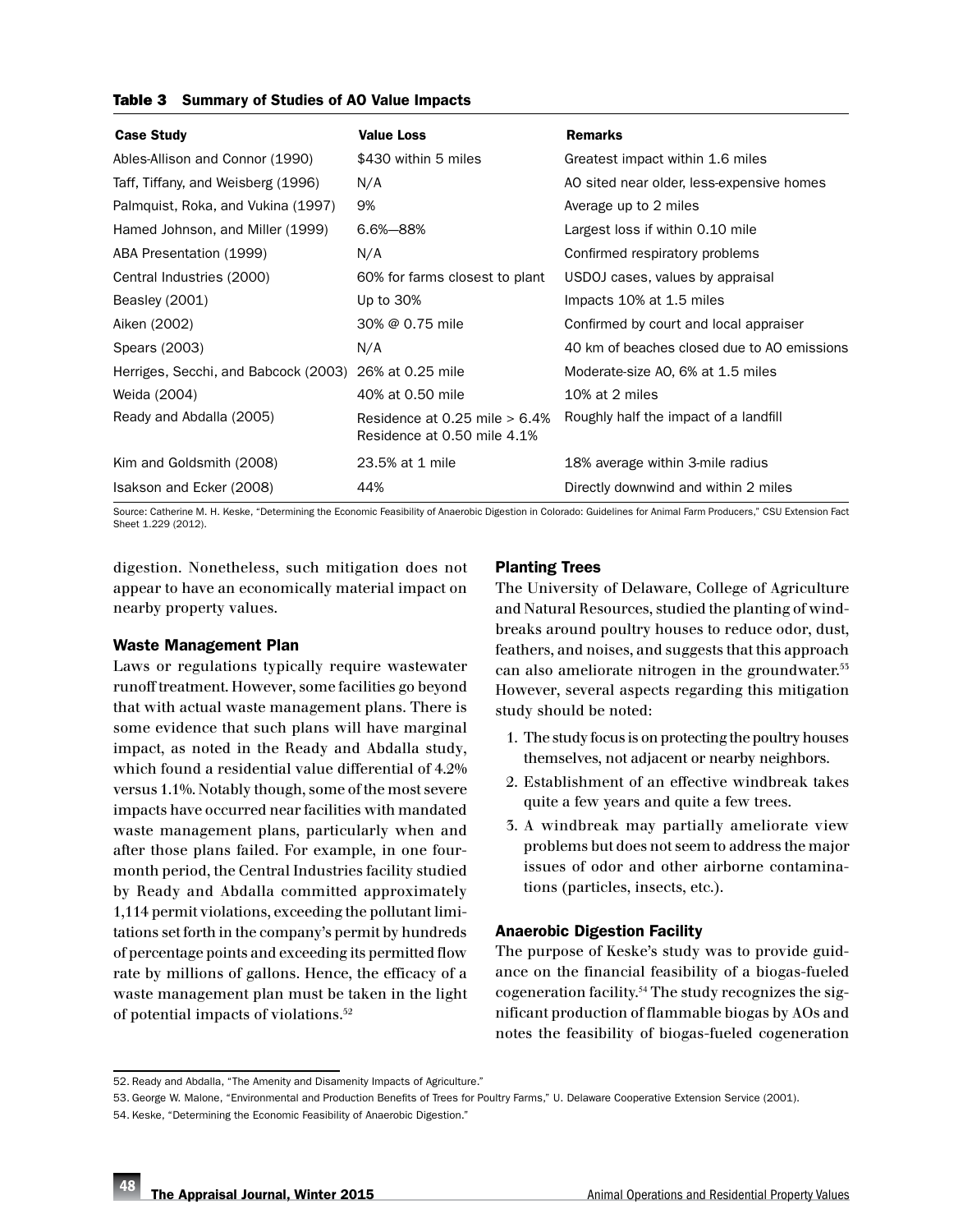is limited by a number of factors. First, the up-front costs can be prohibitive—typically \$1.2 million, and up to \$5 million depending on the technology used. Also, annual operating costs are significant, and while these technologies are sold with the promise of offsetting electric bills, Keske notes that in the study area (Colorado) electricity rates are already lower than other parts of the United States. Hence, AO operators should be "particularly wary of relying on anaerobic digestion to generate revenues by selling electricity to the utility." Finally, Keske notes that for a biogeneration facility to be feasible, at least two of the following criteria must be met:

- 1. The AO meets the definition of a confined AFO.
- 2. The waste stream can be combined with the waste stream of another operation or business (e.g., food manufacturing, municipal waste).
- 3. The AFO already receives frequent odor complaints.
- 4. The AFO produces swine or chickens (the two most egregious sources of biogas).
- 5. The AFO incurs more than \$5,000/month in average electricity or heating charges.

Keske notes that given the high threshold of cost of this mitigation approach, the approach is feasible only if it outweighs costs associated with not implementing a mitigation plan. As previously mentioned, to support this Keske documents ten lawsuits in which claimants were awarded as much as \$50 million for agricultural nuisance (Table 2). Notably, the two largest awards cited (\$50 million and \$19 million) were for poultry operations.55

#### Summary and Conclusions

Since *The Appraisal Journal*'s previous review of AO effects on proximate property values,  $56$  new study approaches have been identified. First, there has been an increased use of GIS by local governments, which has given researchers the ability to

conduct more thorough investigations. GIS provides researchers with more data—in abundance and in detail—and allows researchers to better locate which factors, and to what degree, have an effect on value.

Second, in conjunction with more data and use of GIS, there are substantial improvements in the hedonic analyses performed. Keske noted that early studies (such as the Taff, Tiffany and Weisberg study and the Palmquist, Roka, and Vukina study) were conducted on fewer than 300 sales transactions each, while the later study by Ready and Abdalla reviewed 8,090 sales, and the Herriges, Secchi, and Babcock study examined 1,145 sales transactions.

Third, because of the increased use of GIS and the results from the hedonic analysis in newer case studies, it has been shown that an AO's basic impact is related to proximity and size, but there are also other factors, such as the operations' waste management practices, that can reduce or exacerbate that impact. Overall, the new studies confirm the valuation impacts reported in earlier studies, as they range from 3.1% to 26% loss depending on multiple factors, and that properties immediately abutting an AO can be diminished as much as 88%. More importantly, however, is the discussion of the impact of other site-specific factors that were considered as part the hedonic analyses.

With respect to mitigation efforts, the Ready and Abdalla study of Berks County (Pennsylvania) shows that at 800 meters an operation with a waste management plan diminishes a house's value 1.1%, while an operation without such a plan would diminish the value 4.2%. Also related to this is the effect of operation size on property values. Both the Ready and Abdalla study and the Herriges, Secchi, and Babcock study show that a larger facility in close proximity would not necessarily decrease the value of a nearby property more than a smaller facility. Both of the studies concluded that this effect could be attributed to unmodeled characteristics such as waste management practices and other site-specific attributes.

<sup>55.</sup> Ibid.

<sup>56.</sup> Kilpatrick, "Concentrated Animal Feeding Operations."